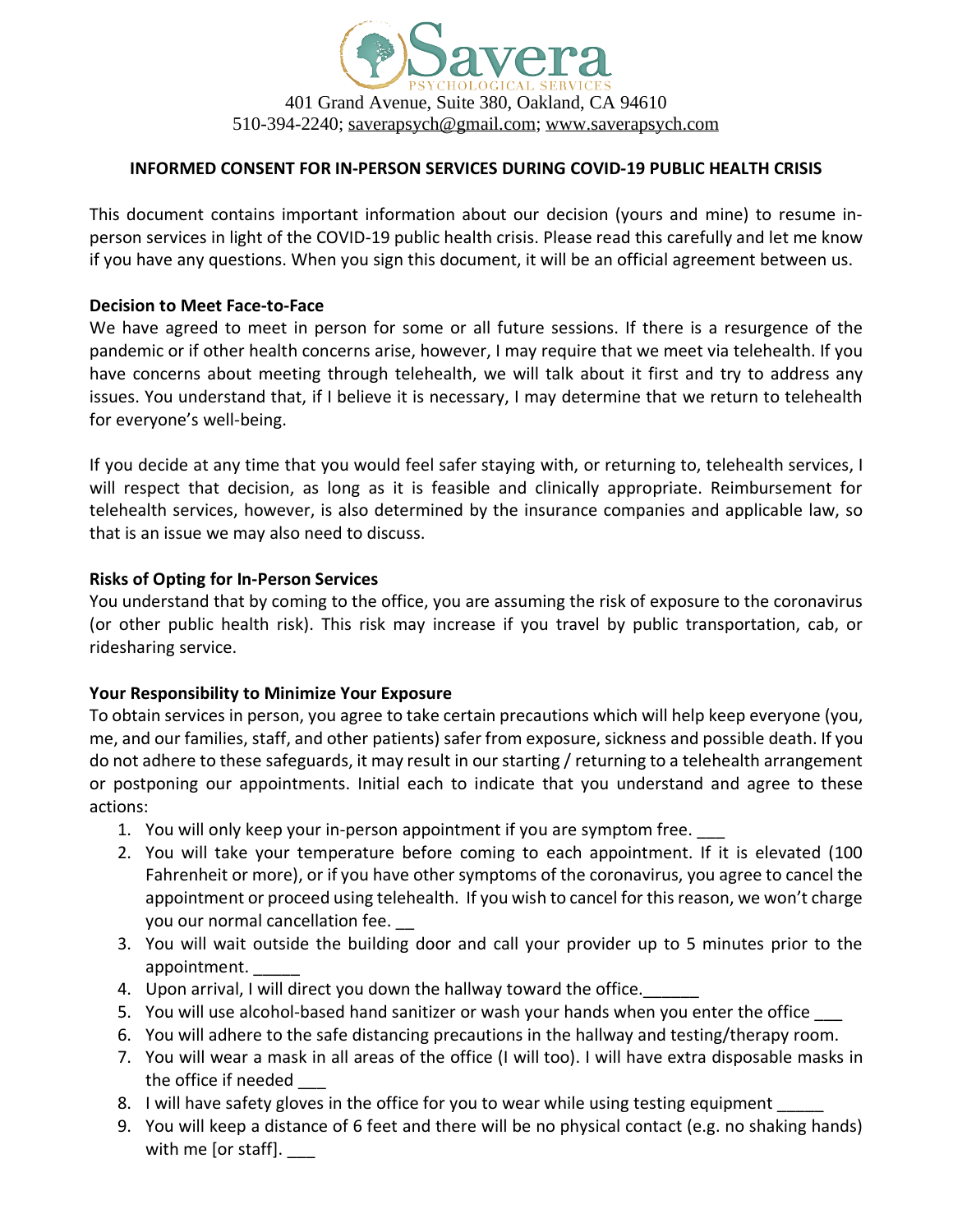- 10. You will try not to touch your face or eyes with your hands. If you do, you will immediately wash or sanitize your hands.
- 11. If you are bringing your child, you will make sure that your child follows all of these sanitation and distancing protocols.
- 12. You will take steps between appointments to minimize your exposure to COVID. \_\_\_
- 13. If you have a job that exposes you to other people who are infected, you will immediately let me [and my staff] know.
- 14. If your commute or other responsibilities or activities put you in close contact with others (beyond your family), you will let me [and my staff] know. \_\_\_
- 15. If a resident of your home tests positive for the infection, you will immediately let me [and my staff] know and we will then [begin] resume treatment via telehealth.\_\_\_

I may change the above precautions if additional local, state or federal orders or guidelines are published. If that happens, we will talk about any necessary changes.

## **My Commitment to Minimize Exposure**

My practice has taken steps to reduce the risk of spreading the coronavirus within the office and we have posted our efforts on our website and in the office. Please let me know if you have questions about these efforts.

## **If You or I Are Sick**

You understand that I am committed to keeping you, me, my staff, and all of our families safe from the spread of this virus. If you show up for an appointment and I or my office staff believe that you have a fever or other symptoms, or believe you have been exposed, I will have to require you to leave the office immediately. We can follow up with services by telehealth as appropriate.

If I or my staff test positive for the coronavirus, I will notify you so that you can take appropriate precautions.

# **Your Confidentiality in the Case of Infection**

If you have tested positive for the coronavirus, I may be required to notify local health authorities that you have been in the office. If I have to report this, I will only provide the minimum information necessary for their data collection and will not go into any details about the reason(s) for our visits. By signing this form, you are agreeing that I may do so without an additional signed release.

# **Informed Consent**

This agreement supplements the general informed consent/business agreement that we agreed to at the start of our work together.

Your signature below shows that you agree to these terms and conditions.

\_\_\_\_\_\_\_\_\_\_\_\_\_\_\_\_\_\_\_\_\_\_\_\_\_ \_\_\_\_\_\_\_\_\_\_\_\_\_\_\_\_\_\_\_\_\_\_\_\_\_

Patient/Client Date